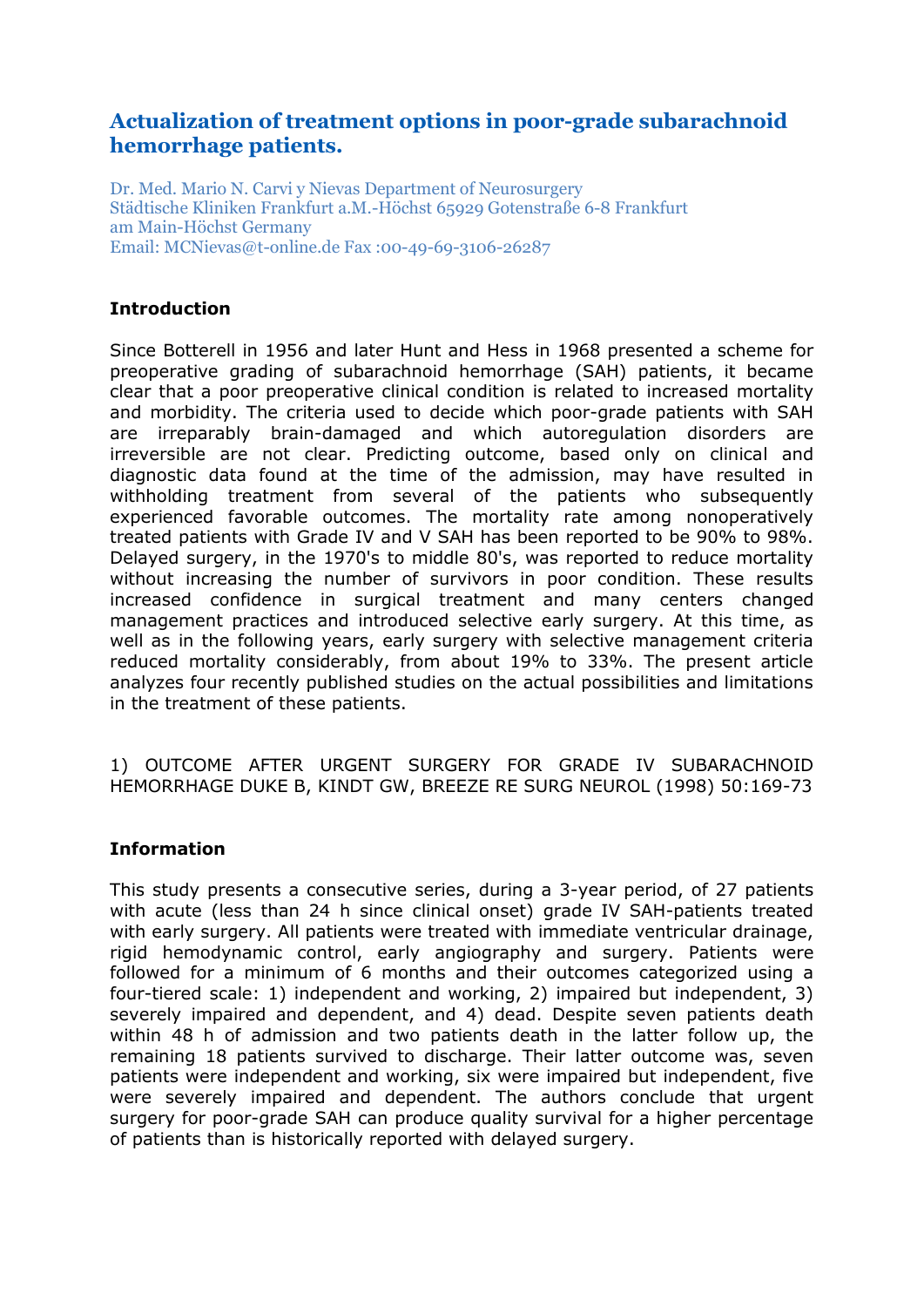## **Analysis**

The study population consist of all patients who were judged to be grade IV on initial evaluation and remained so until surgery, plus those judged to be grade V but who improved to grade IV with resuscitation and those grade III or less but who deteriorated to grade IV before surgery. This observation confirms, how variable can be the neurological state of these patients and the possibility to revert partial or complete deficits by administrating the correct sequential therapeutic options. Taking this into account, and considering that rebleeding is more frequent in poor-grade than in good-grade patients (3, 48, 57, 88), the incidence and the severity of vasospasm are not increased by early surgery (5) but the risk of rebleeding is reduced (51), early aneurysm occlusion is then advisable.

2) INTRACRANIAL ANEURYSMS AND SUBARACHNOID HEMORRHAGE. MANAGEMENT OF THE POOR-GRADE PATIENT LE ROUX PD, WINN HR. ACTA NEUROCHIR 1999; [SUPPL] 72: 7-26.

#### **Information**

In this article the authors review the epidemiology, pathophysiology, clinical features and treatments of patients in poor clinical condition after SAH, summarizing their own experience of 159 previously published patients and from other authors collected data. Early aggressive surgery resulted in 38.4% of the poor-grade patients experiencing a favorable outcome. This management was not associated with more survivors in poor condition. The authors analyses the importance of concomitant aggravating factors such as intracerebral hemorrhage (ICH) which complicates between 5 and 40% of all SAH and is most prevalent in poor-grade patients. They advise space-occupying intracerebral or subdural hematomas to be removed and emergency aneurysm clipping to be performed in all of these patients based on the CT angiograms alone. External ventricle drainage without aneurysm clipping was found to increase the risk of rebleeding and resulted in poor outcomes. In addition they remark that the decision about which patients receive further care should not only be based on the response to ventricular drainage. The authors did not find a clear relationship between advanced age and the risk of poor outcome, but the simultaneous occurrence of intraventricular hemorrhage and arteriosclerosis following a multivariate analysis were considered as comorbidity factors. Additionally, they recommend in poorgrade patients a strict intensive care unit (ICU) with monitoring (cardiopulmonary and intracranial), supplemented with frequent head CT scans and SPECT scans and daily transcranial Doppler examinations in order to control hypervolemic therapy and reduce the incidence of delayed ischemia. Analysis. The present article is based on one of the largest series published in recent years. It also demonstrates that even comatose patients who have pupil abnormalities and large ICH can experience a favorable outcome if they are rapidly resuscitated and operated. The authors make an excellent detailed analysis of therapeutic options including the experience and results from other series. Clinical improvement after insertion of an external cerebra-spinal fluid (CSF) drainage in cases of secondary dilatation of the ventricle system was reported previously in 25% (97) to 45% of cases (4) by other authors. Likewise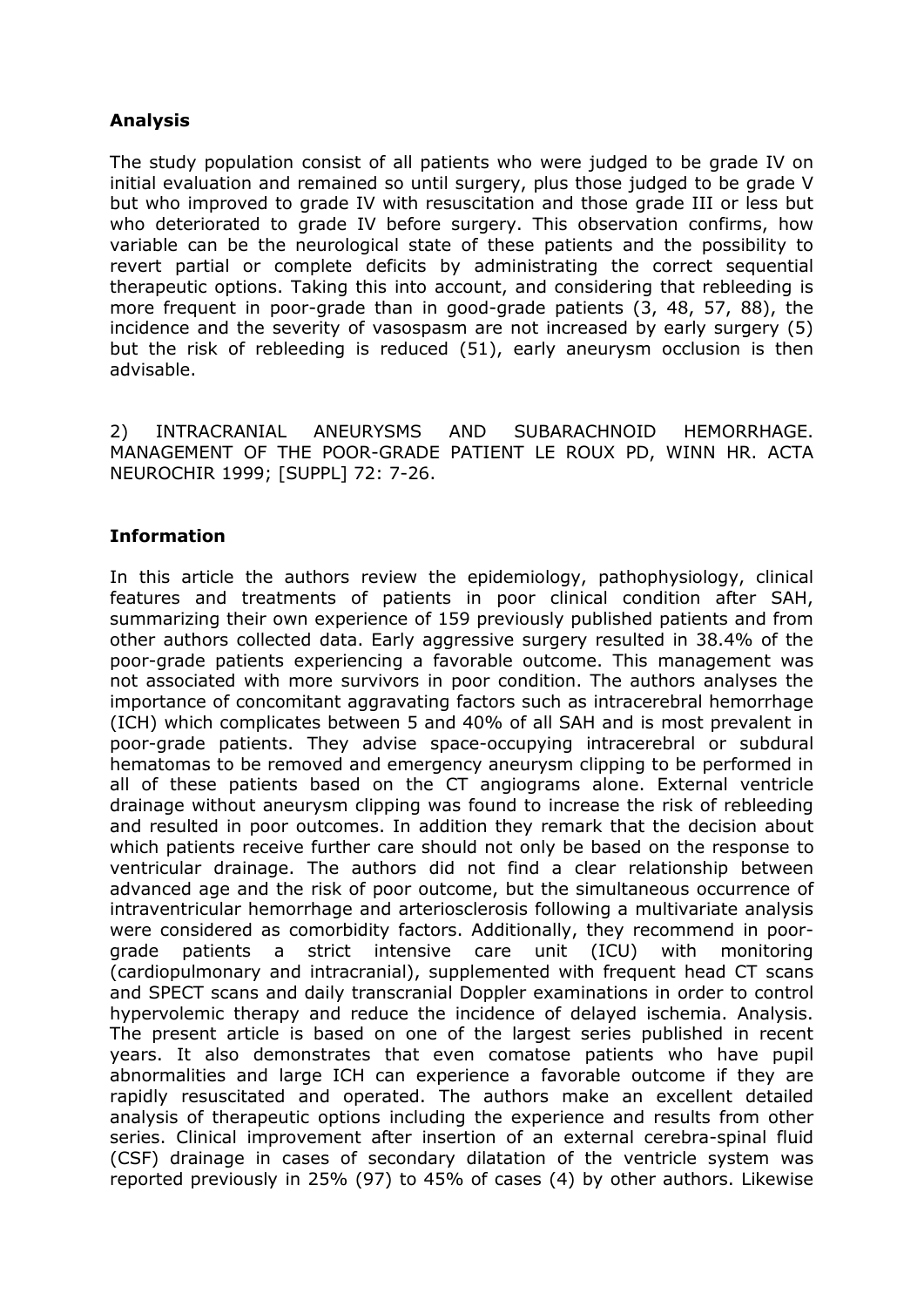in elderly patients amenable to treatment but for whom surgery was deferred solely because of the age, the late outcome was catastrophic (31). However, the presence of both packed intraventricular hemorrhage (IVH) and ventriculomegaly (69, 93), remains a strong predictive factor of unfavorable outcome. Unfortunately, the progression of neurological abnormalities, failure to improve after surgery, development of intractable intracranial hypertension, and follow-up CTs demonstrating low density changes were used in this study to determine if therapy should be pursued or discontinued. Usually, a significant number of these patients start to improve after the first two weeks from surgery. Additionally, the chemical mediator-depletion an the inappropriate balance of neurotransmitters (49, 56, 106) are also related to profound weakness, which of course, is a sign of critical illness, neuropathy and myopathy (2, 23, 41) and makes the clinical evaluation difficult during this period of transitional change.

3) OUTCOME FROM POOR-GRADE ANEURYSMAL SUBARACHNOID HEMORRHAGE-WHICH POOR-GRADE SAH PATIENTS BENEFIT FORM ANEURYSM CLIPPING? HUTCHINSON PJ, POWER DM, TRIPATHI P, KIRKPATRICK PJ BRITISH JOURNAL OF NEUROSURGERY (2000);14 (2):105-109

## **Information**

The objective of this study was to attempt to identify a subgroup of poor-grade ventilated SAH patients in whom the prognosis following surgery or interventional radiology is more favorable. After 24 h of resuscitation and ventricular drainage, the sedation and paralysis was reversed allowing clinical assessment. Those patients showing a purposeful flexion response to a painful stimulus were selected for angiography with a view to clip or coil potential ruptured aneurysms. Patients with an intracerebral hematoma causing mass effects underwent immediate surgery and were excluded from the data analysis as well as those patients who improved after the clinical grade were no longer considered "true" poor-grade categorists. Of 102 ventilated cases, 55 satisfied the clinical criteria for angiography. Forty of the 48 diagnosed patients with aneurysms were treated, 37 by surgery and three by interventional radiology. The outcome at 6 months in this subgroup was favorable to 53% with a mortality of 28%.

## **Analysis**

This study demonstrates the potential value of selecting a subgroup of ventilated poor-grade SAH patients according to a simple clinical assessment after suitable neurosurgical resuscitation. However, some points need to be considered before adopting this protocol for the management of all patients with poor-grade SAH. The authors refer eight patients suffering rebleeding with a 100% mortality. Four of these patients had undergone angiography and were awaiting definitive aneurysm treatment. Urgent management may have prevented this complication. Despite the fact that secondary brain insults can be avoided through adequate neuro-intensive care management (14, 26), the employ of osmotic therapy (57), mechanical ventilation, and even short-acting barbiturates, these measures alone often fail to prevent from herniation and brain death (84). Hyperventilation has to be administrated carefully. Patients with increased ICP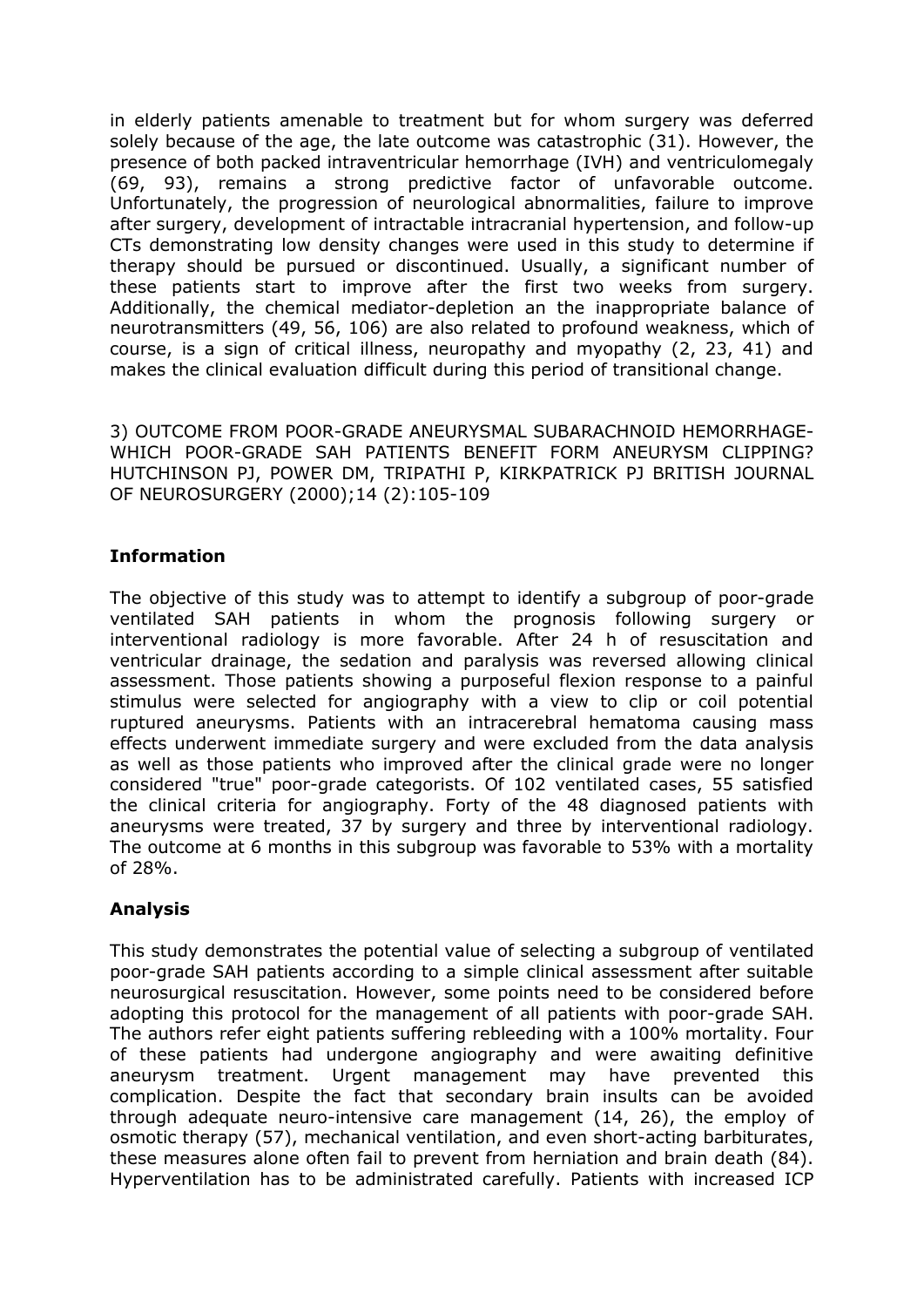and with hypocapnic vasoconstriction, secondary to hyperventilation, are at risk for increasing the preexisting ischemia. Clinical studies on the use of hyperdynamic therapy with colloidal volume expansion in cerebral vasospasm (27, 50), as well as experimental stroke studies (17, 75, 102), have demonstrated that blood volume expansion is effective in the treatment of focal cerebral ischemia. This therapeutic advantage can only be restrictively employed in many of the Grade IV and V patients due to the elevated ICP (6, 57, 76, 108) with secondary brain swelling , damaged autoregulation with impaired carbon dioxide (CO2) reactivity (20, 47, 55), and after excluding the aneurysm from the circulation. Early aneurysm occlusion, dehydration therapy (74) and decompressive craniectomy in these cases should be helpful (12, 29) and need to be considered before waiting and seeking optional managements.

4) OUTCOME AFTER ENDOVASCULAR TREATMENT OF HUNT AND HESS GRADE IV AND V ANEURYSMS. COMPARISON OF ANTERIOR VERSUS POSTERIOR CIRCULATION KREMER C, GRODEN C, HANSEN HC, GRZYSKA U, ZEUMER H STROKE (1999); 30: 2617-2622

## **Information**

This article analyzes a series of 40 poor-grade patients treated by endovascular approach within 23 days after aneurysm rupture. Eighteen had aneurysms in the anterior circulation (AC), 22 in the posterior circulation (PC). Mean treatment delay was 4 days after rupture. In 36 cases, aneurysms were occluded by Guglielmi detachable coils; in 4 cases, by parent vessel balloon occlusion. At 6 months follow-up, the result was good in 5 patients and poor in 13 in the AC group and good in 11 patients and poor in 11 in the PC group. The authors compare these results with those from some surgical series and conclude that the endovascular treatment of poor-grade patients after SAH is effective and offers results similar to those from surgical reports. Analysis. Endovascular techniques (EVT) in poor-grade patients became an additional solution to decrease the risk of early rebleeding (7, 96). There is not doubt that aneurysms with extremely increased operative risk (deep located giants, wide-necked dissecting or those of difficult surgical access) should be first treated via the endovascular route even on poor-grade patients. However, taking into account that between 20% and 30% of the patients who suffer from SAH can be classified as Grade IV to V, an unexpected small number of these patients are represented in endovascular reports (13, 16, 38, 58, 62). The explanation for this disparity could be selective treatment criteria or results not related to the expectancies. Malisch et al (62) treated nine poor-grade patients using coils with rather disappointing results. Casasco et al (13) treated nine Grade IV patients with microcoils, of whom four made a good recovery, one was moderately disabled, and four died. It is notable that there were no patients in a severe disabled or vegetative state in this study, which might suggest a selection bias that could also contribute to the difference in outcome (83). Leber et al (58) found excellent patient outcome in 33.3% (grade IV) and 50% (grade V) for operative treatment and 16.7% (grade IV) and 0% (grade V) for endovascular treatment. In the endovascular group the mortality rate was three times higher. Kremer et. al. remarked that no attempt was made to select cases, but taking into account a mean treatment delay of 4 days, with 10 patients undergoing the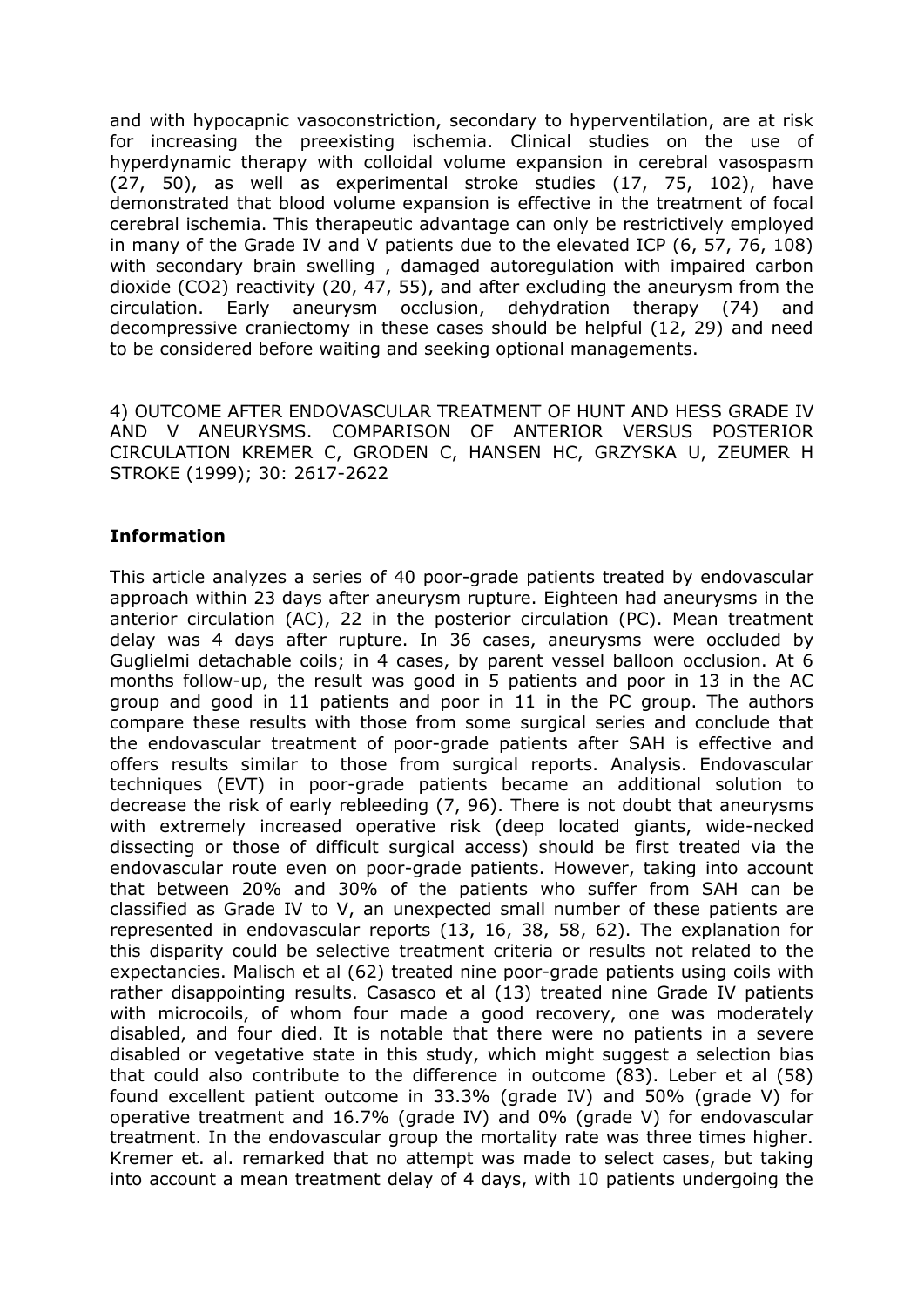endovascular procedure even in the second week after SAH, a natural patient selection was carried out over time. Bavinzski et al (7) reported endovascular treatment of eight Grade IV patients with aneurysms of the basilar artery bifurcation, with two having an excellent outcome, one having a good outcome, and four having a poor outcome. All Grade V patients died. A comparison study (38) between endovascular and surgical management of basilar artery apex aneurysms showed only two real poor-grade patients treated acutely, both in Grade IV, who underwent surgical clipping. In aneurysms where the coil pack is not stable, multiple interventions can be required (39). Incomplete obliteration of the aneurysm sac after surgical clipping has been estimated at approximately 4% (22, 60). Complete endovascular aneurysm occlusion rates ranged between 21% and 84% in different series (9, 13, 16, 36, 40, 66, 73, 78, 79, 104). Its long-term efficacy remains uncertain (9). Open spaces between the coil meshwork with persisting gelatinous thrombus and lack of subsequent fibrosis were frequently seen on histological studies, despite complete occlusion on angiographic studies (70, 82). Under ideal conditions, GDC treatment adds 1 to 2 hours to the diagnostic angiographic procedure (30). The complete occlusion of the aneurysm may require a prolonged endovascular procedure (81). Different authors (61, 63, 65) found that a partially occluded aneurysm after embolization has an even greater risk of re-growth and repeated hemorrhage. On the other hand, short duration of cerebral angiographic procedures is associated with increased safety (64). Additionally aneurysm clipping after coil embolization has been reported to be a more complicated surgical procedure (15, 40) and randomized studies comparing acute surgery to acute endovascular aneurysm occlusion found only a few cases were candidates for endovascular procedures, with the majority of the patients having an advantage in open surgery (43). Taken into account that brain swelling, and elevated ICP with reduced CBF share a well-demonstrated basis of ischaemic condition in poor-grade patients (86), one question to be answered remains: How impaired are CBF and PtiO2 during endovascular procedures? The use of the lumen in flow-carrying blood vessels, sometimes over long periods, can be considered to be a more stressful factor for compromised ischaemic brain areas than the reduced brain retraction employed for aneurysm clipping after broad decompressive craniotomy and adequate cisternal opening. Perhaps the new reconstructive endovascular treatment of aneurysms with stents should introduce new possibilities in the management of these patients.

## **Synthesis and Comments**

Aneurysm rupture is accompanied by drastic changes in the ICP and CBF (86). CBF studies in SAH patients have shown that there is a close relationship between the severity of the clinical grade and the lowering of CBF (77, 80). Since autoregulation is impaired after SAH (20, 42, 100), CBF becomes totally dependent on the CPP. Further increase of ICP causes significant CBF diminution (87). Poor-grade patients require individual evaluation of their hemodynamic situation, before the previously damaged autoregulation gets overcharged with additional treatments. Vasoparalysis of vascular smooth muscle by blocking the calcium influx, may increase CBV, edema, and ICP (33, 46). The Bayer Corporation finds no contraindications for the treatment with nimodipine oral capsules of SAH-patients with Hunt and Hess scale (H&H) Grades IV and V . The precautions for its use mention only that a lowering of the blood pressure occurs in 4.4% of the patients. However, product information for the intravenous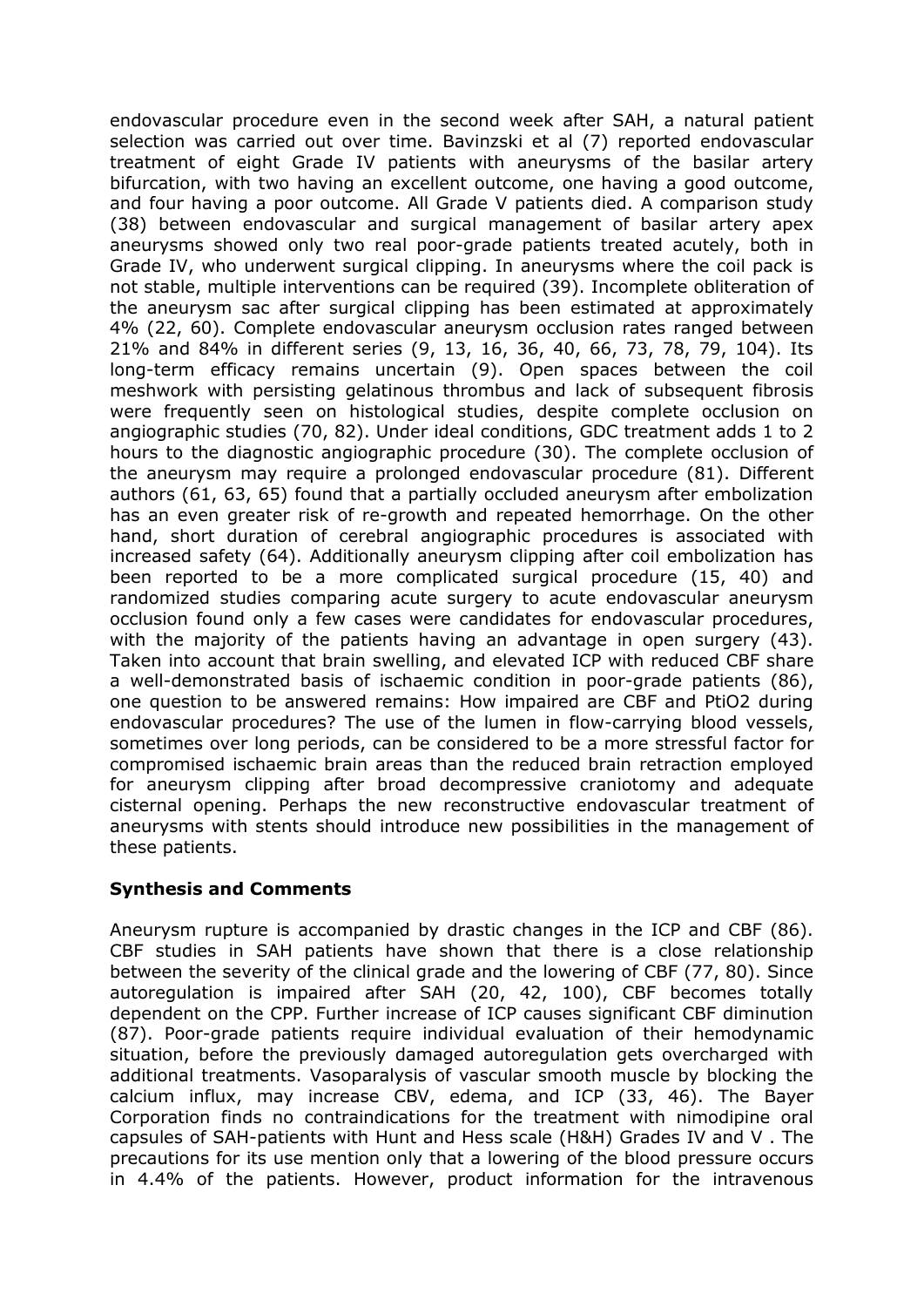administration of nimodipine, warns about precautions during use in cases with generalized brain swelling and elevated ICP. Diffuse vasoparalysis and distal cerebral arteriolar vasodilatation seems to be responsible for tight-brain changes in a considerable number of patients. Actually, there is a conclusive evidence that acute spontaneous SAH is often followed by an intracranial circulatory arrest lasting for several minutes and causing a peak of ICP in the range of mean arterial levels. High ICP must continue for at least 2 to 4 minutes to ensure safe clot formation, and afterwards must be reduced promptly to prevent from ischemic brain damage (37, 99). Cerebral blood volume (CBV) is usually increased since the distal microcirculation may vasodilate (105). This hyperemia protects patients against rebleeding, but produces a diffuse ischemia. Actual management practices concentrate on efforts to reduce secondary worsening of the ischemic condition. There seems to be a time frame, where deleterious effects of severe SAH might be ameliorated (29) if irreparable brain-damage has not occurred. It remains unclear how long this period is, but losing additional time evaluating prognostic factors to search for selection criteria will not help the patient. Of course, an additional ischemic period, as observed by the surgical use of a temporary clip should be avoided, if possible. Samson et al (85) reported a reduced tolerance for vessel occlusion in poor-grade patients of about 4 minutes. After decompressive craniotomy in cases of uncontrollable intracranial hypertension, brain tissue oxygen tension (PtiO2) had had increased in the patients examined by several authors (11, 52, 103) along with decreased ICP, particularly in those patients where craniectomy was performed early and extensively. Most of the patients in poor condition show a tight brain, or will develop this within the following days, as a result of hypervolemic therapyinduced changes and damaged autoregulation (94). Therefore, it is important to perform the craniectomy by admission in patients where brain swelling on the CT-scan can be correlated with clinical deterioration, even without signs of compartimental herniation or in cases of untreatable rising of the ICP . A broad primary craniotomy (10) in poor-grade patients, instead of an earlier advised pterional craniotomy to approach aneurysms of the anterior circulation, makes it unnecessary to employ other drastic solutions for intractable brain swelling, such as a lobectomy (25) or additional parenchymal resections (57). Patients with primary ischaemic diffuse lesions after SAH and patients suffering from cardiorespiratory arrest, who were successfully resuscitated, should be candidates for bilateral decompressive craniotomy. These patients are all Grade V at admission and they generally demonstrate thick diffuse SAH, IVH or ICH (92). Secondary brain ischaemic lesion due to vasospasm must be prevented. Intrathecal fibrinolitic therapy with tissue plasminogen activator (TPA) (54) on Days 0 to 3 after bleeding seems to be associated with a reduced incidence of vasospasm. On the other hand, the reported incidence of vasospasm in poor-grade patients varies between 1.5% and 91% (21, 44, 57, 90, 95, 107), which reflects the nonuniform criteria used to define its occurrence. Critical increased blood flow velocities after SAH without secondary neurological deficits do not indicate vasospasm, but hyperemia (67). Solomon et al (95) demonstrated that preoperative grade was not significantly correlated with the incidence or severity of delayed cerebral ischemia during any time interval. A strict correlation between high TCD flow velocities and occurrence of delayed ischemic neurological deficits (DIND) does not exist (24). Cerebral infarction with or without vasospasm is common in poor-grade patients. The presence of hypotension and ICH increases the risk of infarction three-times (1, 18, 35). The reduction of CBF progresses in many patients within 14 days after SAH (68).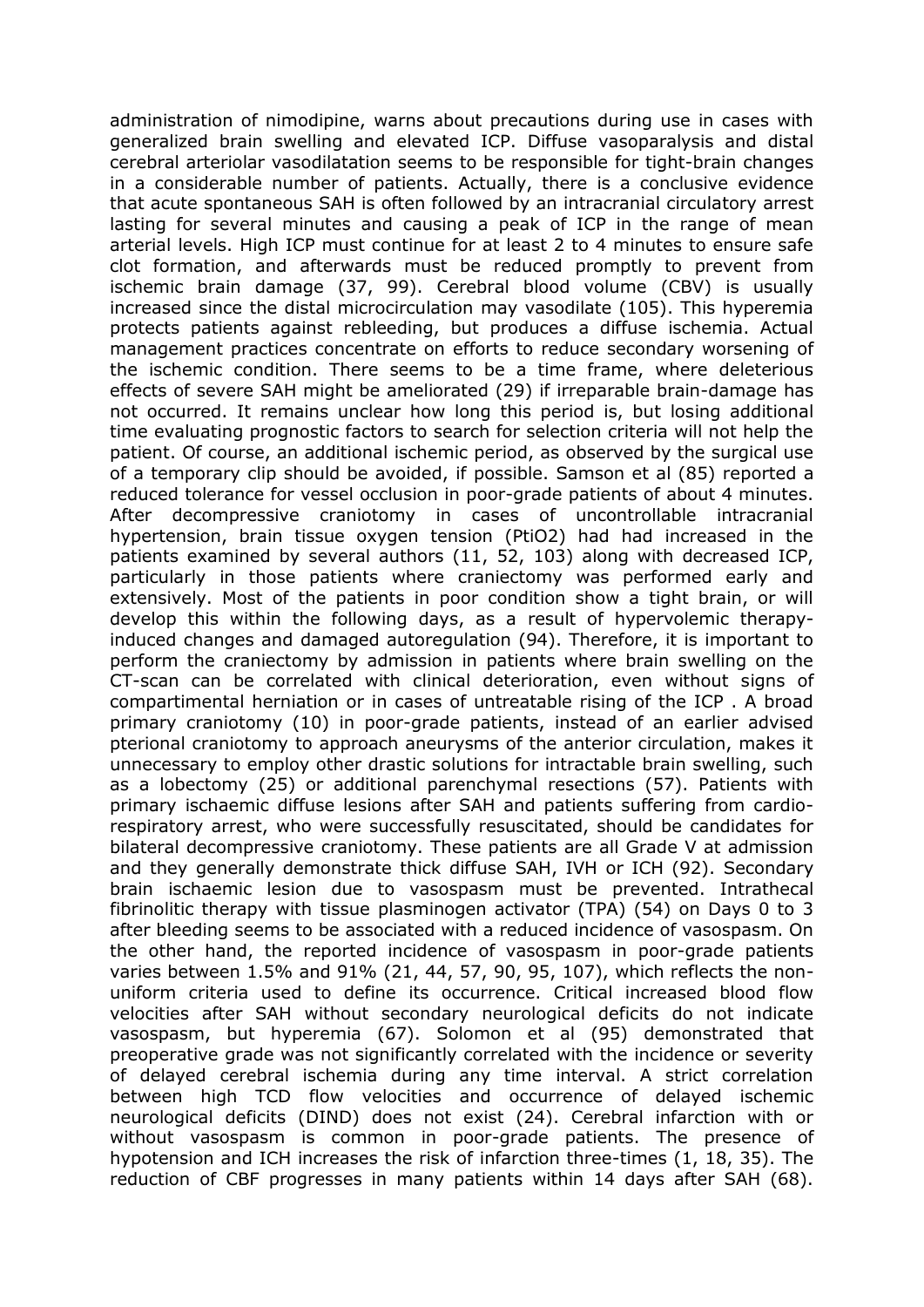Monitoring cerebral oximetry in the intensive care unit (ICU) provides timely information regarding regional perfusion of the threatened brain area (34). As observed by Stocchetti et al. (98) and Darby et al (19), arterial hypertension capable of increasing CPP above normal values appeared useful in normalizing tissue oxygenation in ischemic areas. Holding an elevated CPP with dopamine (8, 11, 76) or dobutamine (74), minute ventilation adjusted to obtain levels of partial pressure of carbon dioxide in arterial blood (PaCO2)) between 30 and 35 mmHg, and carefully use of mannitol and dexamethasone (71) are well known successful tools to reduce the effects of the ischemia until an adequate secondary decompressive craniotomy can be performed. Optional postoperative intensive care priorities include; EEG-controlled barbiturate therapy to block pathophysiological events leading to neuronal death in some cases (12, 91). Secondary narrowing of the large conducting vessels of the circle of Willis is also suitable today for mechanical treatment with transluminal balloon angioplasty (TBA) (28, 32, 45, 72, 101). Unfortunately, TBA can only be used in selected patients (53, 109). The region of the aneurysm clipping must be excluded from dilatation to avoid accidental ruptures (59). This also means that the arterial segment should not be dilated over a 2.4 cm distance. On the other hand, the most severe and clinically-relevant vasospasms seem to occur in the vessel system containing the ruptured aneurysm (89). In summary, patients with poorgrade SAH are in a clinical condition which can be improved with selective, individual, and evolving treatment criteria. Immediate aneurysm occlusion precludes further effective anti-ischemic therapies. Temporary stabilization management practices should not prolong existent ischemic damage, which can be partially or completely reverted today by administrating the correct sequential therapeutic options. Adequate cerebral perfusion remains to be the key to save many of these patients, even over long periods of time. Further research on patients with poor-grade SAH will help all neurosurgeons to determine the true point of irreversible brain damage.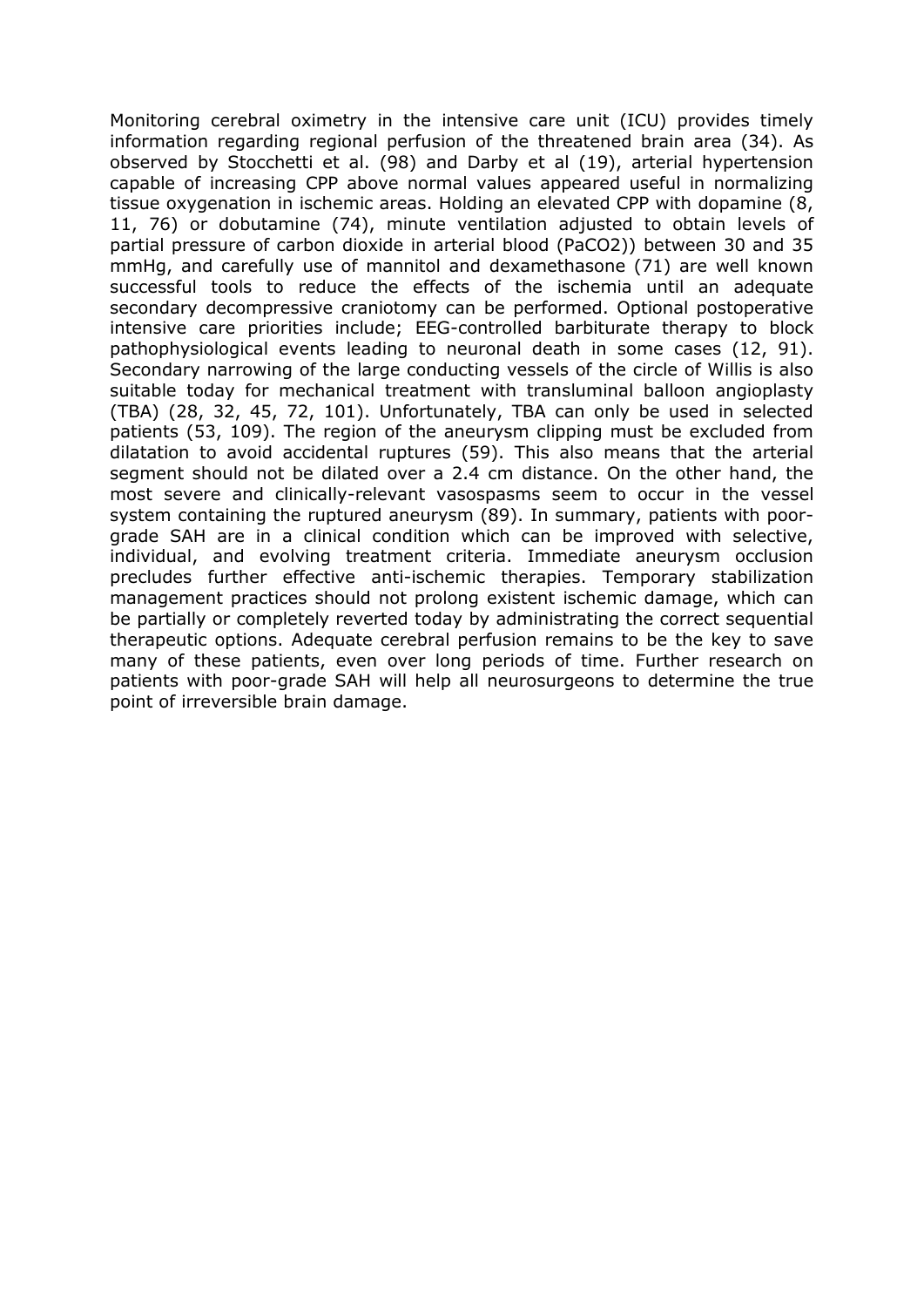#### **Papers reviewed**

1. Duke BJ, Kindt GW, Breeze RE. Outcome after urgent surgery for grade IV subarachnoid hemorrhage . Surg Neurol 1998;50:169-72.

2. Le Roux PD, Winn HR. Intracranial aneurysms and subrachnoid hemorrhage. Management of the poor-grade patient. Acta Neurochir 1999 ;[Suppl] 72: 7-26.

3. Hutchinson PJA, Power DM, Tripathi P, Kirkpatrick PJ. Outcome from poorgrade aneurysmal subarachnoid haemorrhage - which poor-grade subarachnoid hae-morrhage patients benefit from aneurysm clipping?. Br J Neurosurg 2000;14 (2):105-9.

4. Kremer C, Groden C, Hansen HC, Grzyska U, Zeumer H. Outcome after endovascular treatment of Hunt and Hess grade IV or V aneurysms. Comparison of anterior versus posterior circulation. Stroke 1999;30:2617-22.

Further reading

1. Adams HP, Kassell NF, Torner JC. Usefulness of computed tomography in predicting outcome after aneurysmal subarachnoid hemorrhage: a preliminary report of the cooperative aneurysm study. Neurology 1989;35:1263-7.

2. Aggarval A, Gutmann L, Gutierrez A: Electrophysiological features of vecuronium induced prolonged neuromuscular blockade. Muscle Nerve 1994;17:251-2.

3. Aoyagi N, Hayakawa I. Analysis of 223 ruptured intracranial aneurysms with special reference to rerupture. Surg Neurol 1984;21:445-52.

4. Arnold H,Schwachenwald R, Nowak G,Schwachenwald D. Aneurysm surgery in poor-grade patients. Results and value of external ventricular drainage. Neurol Res 94;16:45-8.

5. Ausman JI, Diaz FG, Malik GM, Fielding AS, Son CS. Current management of cerebral aneurysms: Is it based on facts or myths?. Surg Neurol 1985;24:625- 35.

6. Bailes JE, Spetzler RF, Hadley MN, Baldwin ME. Management morbidity and mortality of poor-grade aneurysm patients. J Neurosurg 1990;72: 559-66.

7. Bavinzski GH, Killer M, Gruber A, Reinprecht A, Gross CE, Richling B. Treatment of basilar artery bifurcation aneurysms by using Guglielmi detachable coils. A 6-year experience. J Neurosurg 1999;90:843-52.

8. Brown FD, Hanlon K, Mullan S. Treatment of aneurysmal hemiplegia with dopamine and mannitol. J Neurosurg 1979;50:423-32.

9. Byrne JV, Adams CBT, Kerr RS, Molyneux AJ. Endosaccular treatment of inoperable intracranial aneurysms with platinum coils. Br J Neurosurg 1995;9: 585-92.

10. Carvi y Nievas MN. Poor-grade subarachnoid hemorrhage patients: The use of nimodipine and other optional treatments. Neurological Research 1999 ; 21: 649-52.

11. Carvi y Nievas MN, Haas E, Assmann U, Höllerhage H-G. Correlation of 99mTc SPECT and PtiO2 values in comatose patients: Evaluation of brain perfusion and comparison to CT scan data. Zentralbl Neurochir 1999;60: 51.

12. Carvi y Nievas MN, Haas E, Höllerhage H-G. Selective treatment in SAH grade IV and V. In European Association of Neurological Societies (ed): 11th European Congress of Neurosurgery. Bologna: Monduzzi Editore 1999: 71 - 7.

13. Casasco AE, Aymard A, Gobin YP, Houdart E, Rogopoulos A, George B, Hodes J, Cophignon J, Merland JJ. Selective endovascular treatment of 71 intracranial aneurysms with platinum coils. J Neurosurg 1993;79:3-10.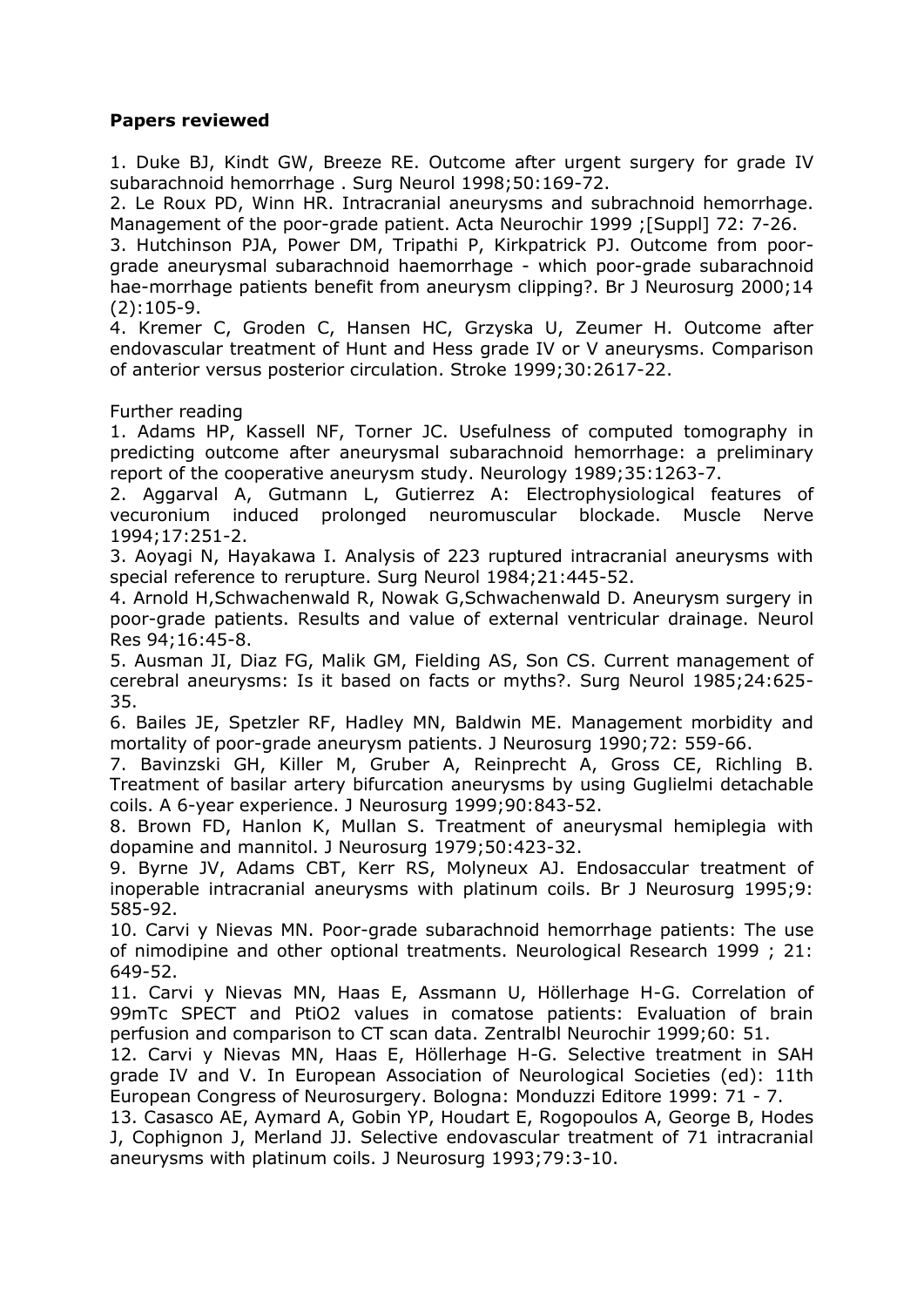14. Cesarini KG, Hardemark HG, Persson L. Improved survival after subarachnoid hemorrhage: review of case management during a 12-year period. J Neurosurg 1999;90:664-72.

15. Civit T, Auque J, Marchal JC, Bracard S, Picard L, Hepner H. Aneurysm clipping after endovascular treatment with coils: a report of eight patients. Neurosurgery 1996;38:955-61.

16. Cognard C, Weill A, Castaings L, Rey A, Moret J. Intracranial berry aneurysms: angiographic and clinical results after endovascular treatment. Radiology 1998;206: 499-510.

17. Cole DJ, Drummond JC, Shapiro HM, Hertzog RE,Brauer FS. The effect of hypervolemic hemodilution with and without hypertension on cerebral blood flow following middle cerebral artery occlusion in rats anesthetized with isoflurane. Anesthesiology 1989;71:580-5.

18. Crompton MR. Cerebral infarction following the rupture of cerebral berry aneurysms. Brain 1964;87:263-79.

19. Darby JM, Yonas H, Marks EC, Durham S, Snyder RW, Nemoto EM. Acute cerebral blood flow response to dopamine-induced hypertension after subarachnoid hemorrhage. J Neurosurg 1994;80:657-64.

20. Dernbach PD, Little JR, Jones SC, Ebrahim ZY. Altered cerebral autoregulation and CO2 reactivity after aneurysmal subarachnoid hemorrhage. Neurosurgery 1988;22:822-6.

21. Disney L, Weir B, Grace M. Factors influencing the outcome of aneurysms rupture in poor-grade patients: a prospective series. Neurosurgery 1988;23:1-9.

22. Drake CG, Friedman AH, Peerless SJ. Failed aneurysm surgery. Reoperation in 115 cases. J Neurosurg 1984;61:848-56.

23. Dubois DC, Almon RR. A possible role of glucocorticoids in denervation atrophy. Muscle Nerve 1981;4:370-3 .

24. Ekelund A, Saveland H, Romner B,Brandt L. Is transcranial Doppler sonography useful in detecting late cerebral ischaemia after aneurysmal subarachnoid haemorrhage?. Br J Neurosurg 1996;10:19-25.

25. Elliott JP, Le Roux P, Howard MA, Grady MS, Newell DW,Winn HR. Outcome following decompressive craniotomy for acute intraoperative brain swelling associated with blunt head trauma. Surgl For 1992;43:548-50.

26. Enblad P, Persson L. Impact on clinical outcome of secondary brain insults during the neurointensive care of patients with subarachnoid hemorrhage: a pilot study. J Neurol Neurosurg Psychiatry 1997;62:512-6.

27. Finn SS, Stephenson SA, Miller CA, Drobnich L, Hunt WE. Observations on the perioperative management of aneurysmal subarachnoid hemorrhage. J Neurosurg 1986;65:48-62.

28. Firlik AD, Kaufmann AM, Jungreis CA, Yonas H. Effect of transluminal angioplasty on cerebral blood flow in the management of symptomatic vasospasm following aneurismal subarachnoid hemorrhage. J Neurosurg 1997;86:830-9.

29. Fischer CM, Ojemann RG. Bilateral decompressive craniectomy for worsening coma in acute subarachnoid hemorrhage. Observations in support of the procedure. Surg Neurol 1994;41: 65-74.

30. Forsting M, Friedrich A, Jansen O, von Kummer R, Aschoff A, Kunze S, Sartor K. Coil placement after clipping: endovascular treatment of incompletely clipped cerebral aneurysms. J Neurosurg 1996;85:966-9.

31. Fridriksson SM, Hillman J, Säveland H. Intracranial aneurysm surgery in the 8th and 9th decades of life: impact on population-based management outcome. Neurosurgery 1995; 37:627-32.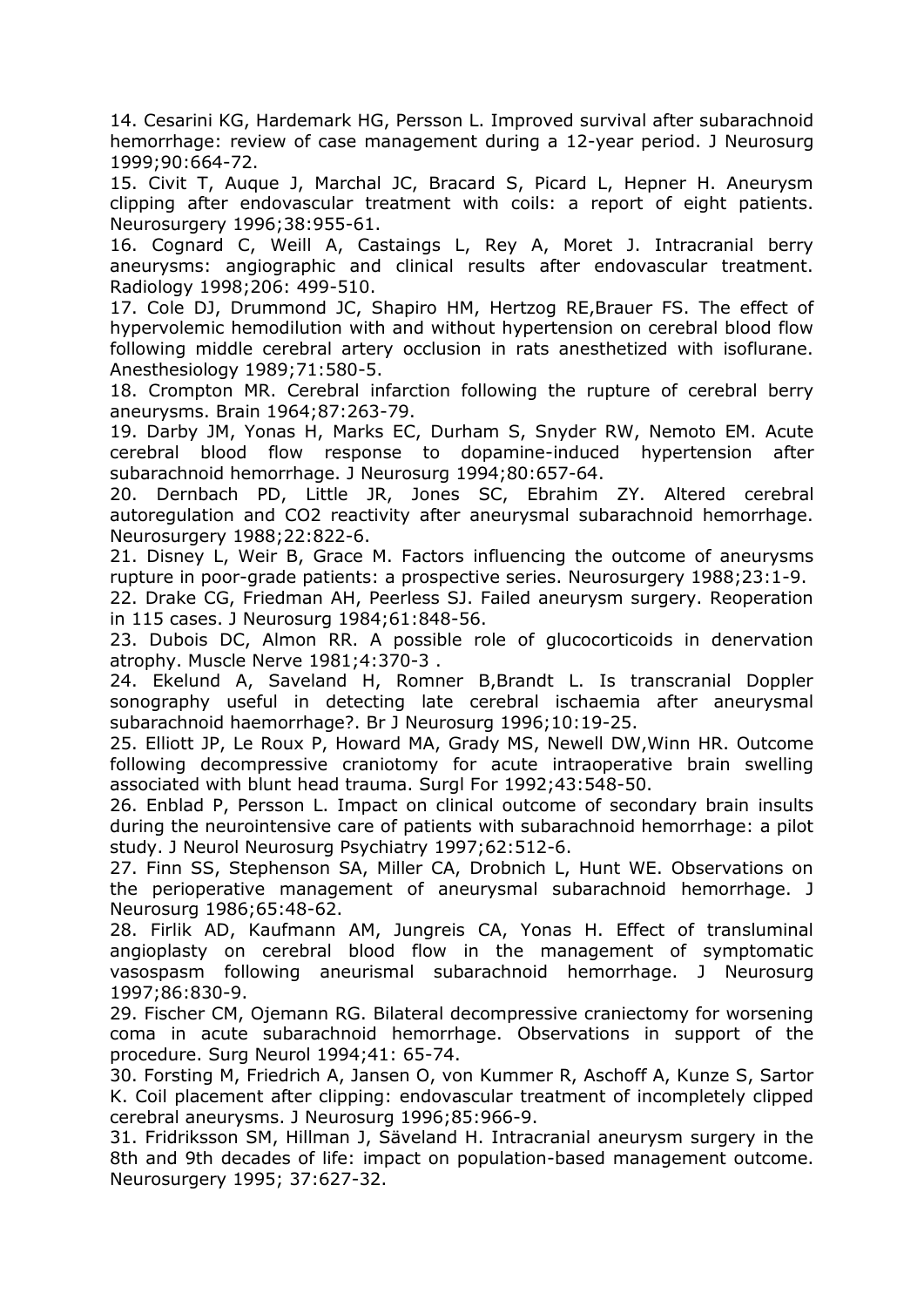32. Fujii Y Takahashi A, Yoshimoto T. Effect of balloon angioplasty on high grade symptomatic vasospasm on admission. Report of four cases. Neurosurg Rev 1995;18:7-13.

33. Gaab MR, Haubitz T, Brawanski A, Korn A, Czech TH. Acute effects of nimodipine on the cerebral blood flow and intracranial pressure. Neurochirurgie 1985;28:93-9.

34. Ghaly R, Dujovny M, Charbel F. Monitoring the intracranial aneurysm patient. Neurol Res 1994;16:12-17.

35. Graham DF, MacPherson F, Pitts LH. Correlation between angiographic vasospasm, hematoma and ischaemic brain damage following SAH. J Neurosurg 1983;59:223-30.

36. Graves VB, Strother CM, Duff TA, Perl II J. Early treatment of ruptured aneurysms with Guglielmi detachable coils : effects on subsequent bleeding. Neurosurgery 1995;37:640-8.

37. Grote E, Hassler W. The critical first minutes after subarachnoid hemorrhage. Neurosurgery 1988;22:654-61.

38. Gruber DP, Zimmerman G, Tomsick TA, van Loveren HR, Link MJ, Tew JM. A comparison between endovascular and surgical management of basilar artery apex aneurysms. J Neurosurg 1999;90: 868-74.

39. Guglielmi G. A pitfall in the surgery of a recurrent aneurysm after coil embolization and its histological observations: technical case report. Neurosurgery 1997;40:1337-41. (Letter)

40. Gurian JH, Martin NA, King WA, Duckwiler GR, Gugliemi G, Vinuela F. Neurosurgical management of cerebral aneurysms following unsuccessful or imcomplete endovascular embolization. J Neurosurg 1995;83: 843-53.

41. Gutmann L, Hopf HC. Critical illness neuropathy and myopathy. Akt Neurologie 1998;25:337-40.

42. Handa Y, Kubota T, Tsuchida A, Kaneko M, Caner H, Kobayashi H, Kubota T. Effect of systemic hypotension on cerebral energy metabolism during chronic cerebral vasospasm in primates. J Neurosurg 1993;78:112-9.

43. Hernesniemi J, Kovisto TS, Vannine RL, Sarrie TJ, Vapalahti M. Randomized study of open versus endovascular surgery in recently ruptured cerebral aneurysms: a report of 110 patients. J Neurosurg 1998;88:188.

44. Heros R, Kistler JP. Intracranial Arterial Aneurysm An Update. Stroke 1983;14:628-31.

45. Higashida RT, Halbach VV, Cahan LD, Brant-Zawadzki M, Barnwell S, Dowd C, Hieshima GB. Transluminal angioplasty for treatment of intracranial arterial vasospasm. J Neurosurg 1989;71: 648-53.

46. Höllerhage H-G, Gaab M, Zumkeller M, Walter G. The influence of nimodipine on cerebral blood flow autoregulation and blood brain barrier. J Neurosurg 1988;69:919-22.

47. Hotta T, Nakagawara J, Shimade T, Sasaki T, Sato S, Hyogo T, Ogasawara S, Ohmachi H, Suematsu K, Nakamura J. Mean cerebral blood flow and cerebral oxygen utilization in patients with ruptured intracranial aneurysm in the acute stage. Timing of aneurysm surgery. Auer LM edt. Walter de Gruyter Berlin. New York 1985:61-69.

48. Inagawa T, Kamiya K, Ogasawara H, Yano T. Rebleeding of ruptured intracranial aneurysms in the acute stage. Surg Neurol 1987;28:93-9.

49. Jörg J. Ätiologie, Klinik und Therapie von Vigilanz und Antriebstörungen. Proceding of the 3. Rheingauer Gespräche, Schloß Rheinhartshausen. In Vigilanz und Antriebstörungen. MMV Medizin Verlag GmbH München 1995 : 7-26.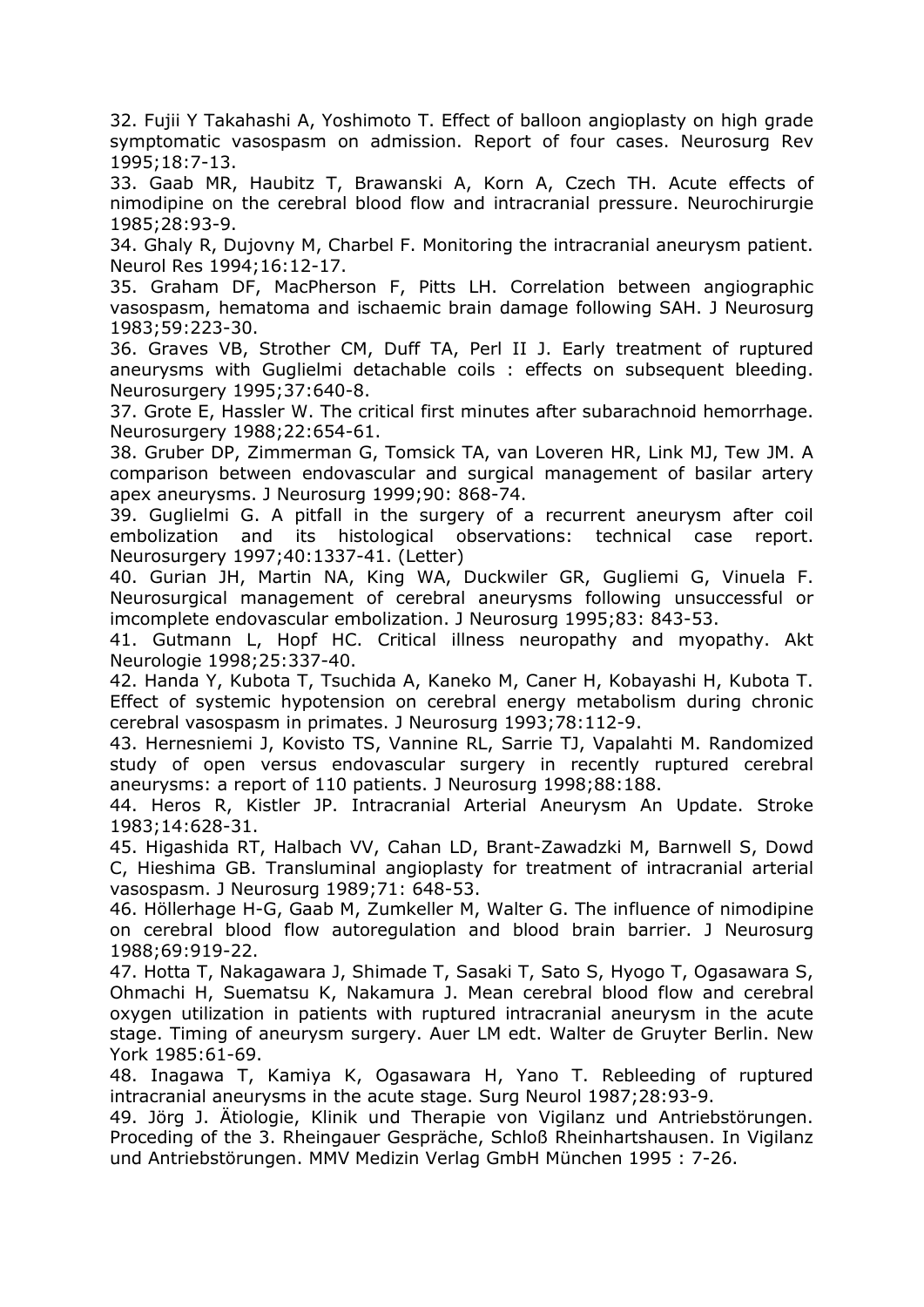50. Kassell NF, Peerless SJ, Durward QJ, Beck DW, Drake CG, Adams HP. Treatment of ischemic deficits from vasospasm with intravascular volume expansion and induced arterial hypertension. Neurosurgery 1982;11:337-43.

51. Kassell NF, Torner JC, Haley EC, Jane J, Adams HP, Kongable BSN and participants. The International Cooperative Study on the Timing of Aneurysm Surgery. part 1: overall management results. J Neurosurg 1990;73:18-36.

52. Kiening KL, Härtl R, Unterberg AW, Schneider G-H, Tillman B, Lanksch WR. Brain tissue pO2-monitoring in comatose patients: implications for therapy. Neurol Res 1997;19:233-40.

53. King WA, Martin NA. Critical care of patients with subarachnoid hemorrhage. Neurosurg Clin N Am 1994;5: 767-87.

54. Kinugasa K, Kamata I, Nobuyuki H, Tokunaga K, Sugiu K, Handa A, Nakashima H, Ohmoto T, Mandai S, Matsumoto Y. Early treatment of subarachnoid hemorrhage after preventing rerupture of aneurysm. J Neurosurg 1995;83:34-41.

55. Klingelhöfer J, Sander D. Doppler CO2 test as an indicator of cerebral vasoreactivity and prognosis in severe intracranial hemorrhages. Stroke 1992;23:962-6.

56. Kugler, J. Die Beeinflussung von Vigilanz und Bewußtsein durch Aminoadamantansulfat. Akt Neurol 1975 ;2 :43-51.

57. Le Roux PD, Elliot JP, Newell DW, Grady MS, Winn HR. Predicting outcome in poor-grade patients with subarachnoid hemorrhage: a retrospective review of 159 aggressively managed patients. J Neurosurg 1996;85:39-49.

58. Leber KA, Klein GE, Trummer M, Eder HG. Intracranial aneurysms: a review of endovascular and surgical treatment in 248 patients. Minim Invasive Neurosurg 1998;41:81-5.

59. Linskey ME, Horton JA, Rao GR, Yonas H. Fatal rupture of the intracranial carotid artery during transluminal angioplasty for vasospasm induced by subarachnoid hemorrhage. J Neurosurg 1991;74:985-90.

60. MacDonald RL, Wallace MC, Kestle JRW . Role of angiography following aneurysm surgery. J Neurosurg 1993;79:826-32.

61. Makoui AS, Smith DA, Evans AJ, Cahill DW. Early aneurysm recurrence after technically satisfactory Guglielmi detechable coil therapy: is early surveillance needed?. J Neurosurg 2000;92: 355-8.

62. Malisch TW, Guglielmi G, Vinuela F, Duckwiler G, Gobin YP, Martin NA, Frazee JG. Intracranial aneurysms treated with Guglielmin detachable coil: midterm clinical results in a consecutive series of 100 patients. J Neurosurg 1997;87:176- 83.

63. Manabe H, Fujita S, Hatayama T, Suzuki S, Yagihashi S. Rerupture of coilembolized aneurysm during long-term observation.. Case report. J Neurosurg 1998;88:1096-8.

64. Mani RL, Eisenberg RL. Complications of catheter cerebral arteriography: analysis of 5000 procedures.III. Assessment of arteries injected, contrast medium used, duration of procedure and age of the patient.AJR1978;131:871-4.

65. Marks MP, Steinberg GK, Lane B. Combined use of endovascular coils and surgical clipping for intracranial aneurysms. AJNR 1995;16:15-18.

66. McDougall CG, Halbach VV, Dowd CF, Higashida RT, Larsen DW, Hieshima GB. Endovascular treatment of basilar tip aneurysms using electrolytically detachable coils. J Neurosurg 1996;84: 393-9.

67. Meixensberger J, Hamelbeck B, Dings J, Ernemann U, Roosen K. Critical increase of blood flow velocities after subarachnoid haemorrhage: vasospasm versus hyperaemia. Zentralbl Neurochir 1996 ;57:70-5.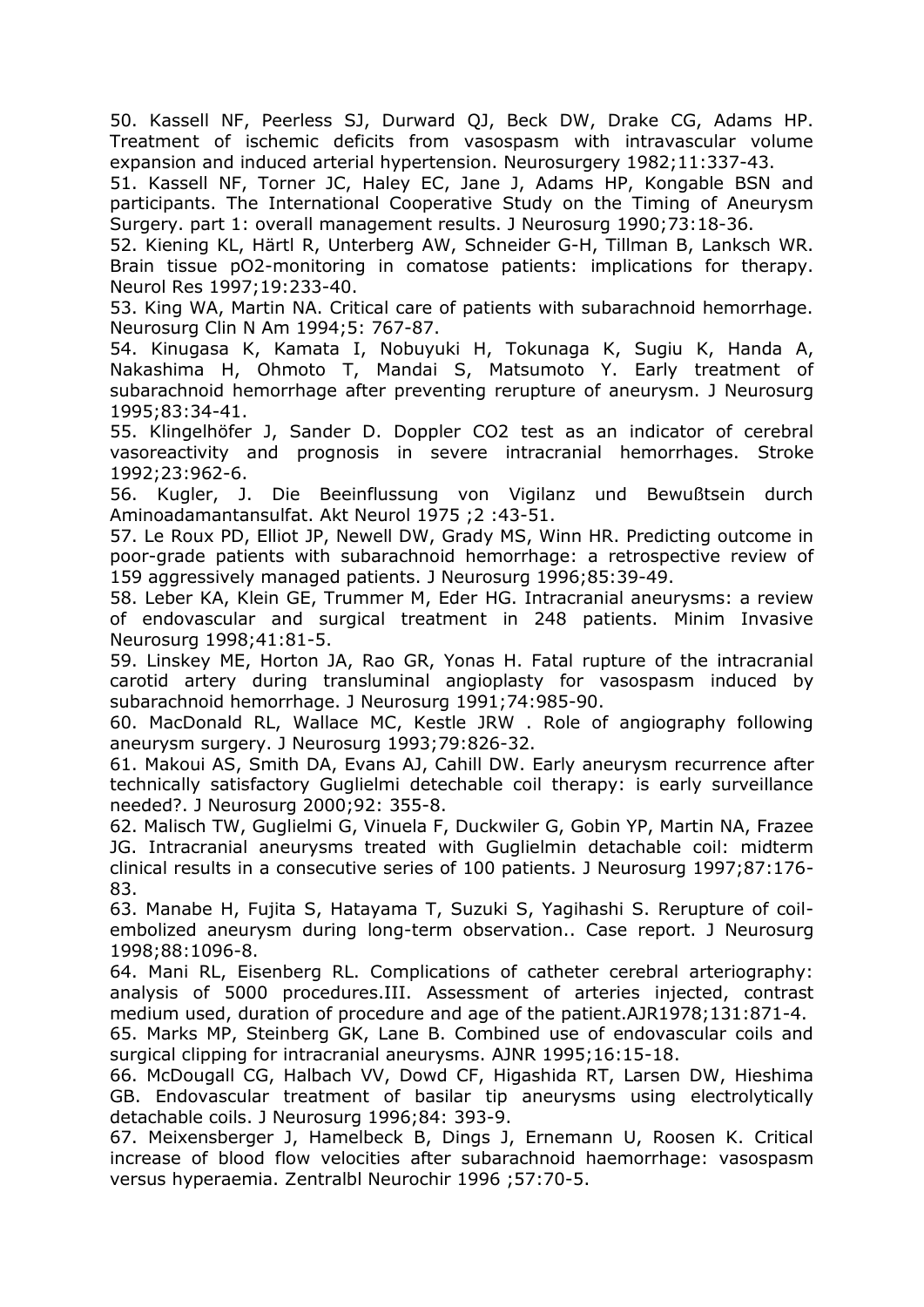68. Meyer CHA, Lowe D, Meyer M, Richardson PL, Neil-Dwyer G. Progressive change in cerebral blood flow during the first three weeks after subarachnoid hemorrhage. Neurosurgery 1983;12:58-76.

69. Mohr G, Fergurson G, Khan M, Malloy D, Watts R, Benoit B, Weir B. Intraventricular hemorrhage from ruptured aneurysm. Retrospective analysis of 91 cases. J Neurosurg 1983;58: 482-7

70. Molyneux AJ, Ellison DW, Morris J, Byrne J. Histological findings in giant aneurysms treated with Guglielmi detachable coils. Report of two cases with autopsy correlation. J Neurosurg 1995;83:129-32.

71. Muizelaar JP, Wei EP, Kontos HA, Becker DP. Mannitol causes compensatory cerebral vasoconstriction and vasodilatation in response to blood viscosity changes. J Neurosurg 1983;59:822-8.

72. Muizelaar JP, Zwienenberg M, Rudisill NA, Hecht ST. The prophylactic use of transluminal balloon angioplasty in patients with Fisher Grade 3 subarachnoid hemorrhage: a pilot study. J Neurosurg 1999;91:51-8.

73. Nichols DA, Brown RD Jr, Thielen KR, Meyer FB, Atkinson JLD, Piepgras DG. Endovascular treatment of ruptured posterior circulation aneurysms using electrolytically detachable coils. J Neurosurg 1997;87:374-80.

74. Oda S, Shimoda M, Sato O. Early aneurysm surgery and dehydration therapy in patients with severe subarachnoid haemorrhage without ICH. Acta Neurochir 1996;138:1050-6.

75. Ohtaki M, Tranmer BI. Hyperdynamic therapy for focal cerebral ischemia of rats: Use of colloidal volume expansion and dobutamine. Surg Neurol 1993;40:131-7.

76. Otsubo H, Takemae T, Inoue T, Kobayashi Sh, Sugita K. Normovolemic induced hypertension therapy for cerebral vasospasm after subarachnoid hemorrage. Acta Neurochir 1990;103:18-26.

77. Pickard JD, Read DH, Lovick AH. Preoperative assessment of cerebrovascular reactivity following subarachnoid hemorrhage - clinical correlations. Timing of aneurysm surgery. In Auer LM ed. Walter de Gruyter Berlin.NewYork1985:47-51.

78. Pierot L, Boulin A, Castainhs L, Rey A, Moret J. Selective occlusion of basilar artery aneurysms using controlled detachable coils: report of 35 cases. Neurosurgery 1996;38:948-54.

79. Raymond J, Roy D, Boianowski M, Moumdian R, L´Esperance G. Endovascular treatmentof acutely ruptured and unruptured aneurysms of the basilar bifurcation. J Neurosurg 1997;86: 211- 19.

80. Read DH, Lovick AH, Pickard JD. A pre-operative test of cerebrovascular autoregulation following subarachnoid haemorrhage. Brit J Anaesth 1983;55:918.

81. Reul J, Spetzger U, Weis J, Sure U, Gilsbach JM, Thron A. Endovascular occlusion of experimental aneurysms with detachable coils: Influence of packing density and perioperative anticoagulation. Neurosurgery 1997;41:1160-5.

82. Reul J, Weis J, Spetzger U, Konert T, Fricke C, Thron A. Long term angiographic and histopathologic findings in experimental aneurysms of the carotid bifurcation embolized with platinum and tungsten coils. AJNR 1997; 18:35-42.

83. Richling B, Bazinzski G, Gross C, Gruber A, Killer G. Early clinical outcome of patients with ruptured cerebral aneurysms treated by endovascular (GDC ) or microsurgical techniques: a single center experience. Intervent Neuroradiology 1995;1: 19-27.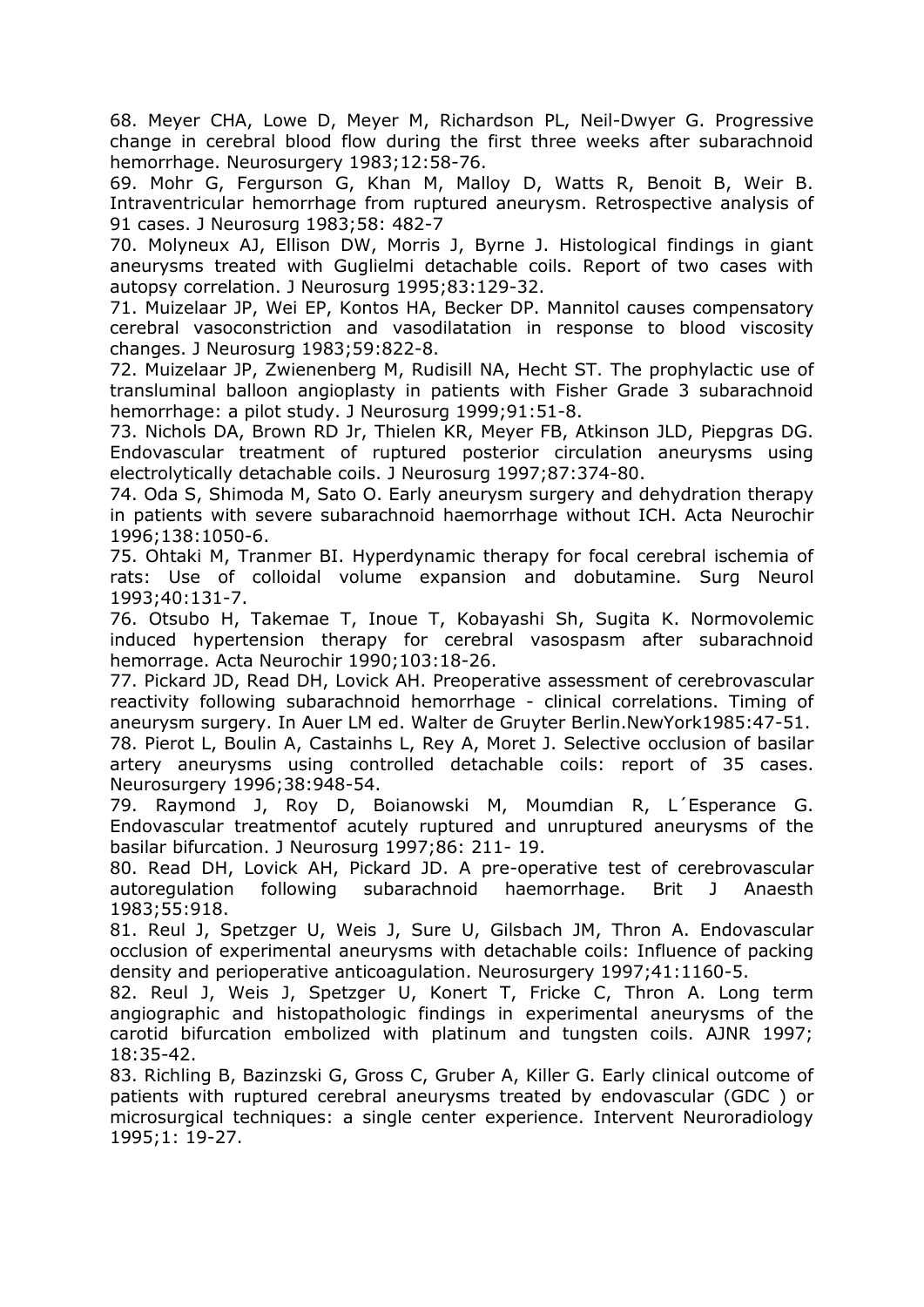84. Rieke K, Schwab S, Krieger D, Kummer Rv, Aschoff A, Schuchardt V, Hacke W: Decompressive surgery in space-occupying hemispheric infarction: Results of an open, prospective trial. Crit Care Med 1995;23:1576-87.

85. Samson D, Batjer H, Bowman G, Mootz L, Krippner W, Meyer Y, Allen B. A clinical study of the parameters and effects of temporary arterial occlusion in the management of intracranial aneurysms. Neurosurgery 1994;34:22-9.

86. Sano K. Acute ischemic and delayed ischemic neurological deficits as the causes of bad grading in aneurysmal subarachnoid hemorrhage. Neurol Res 1994;16:35-9.

87. Sano K, Asano T, Tamura A. Acute Ischemic Neurological Deficits. In Sano Asano Tamura ed. Acute Aneurysm Surgery. Pathophysiology and Management. Springer-Verlag Wien New York. 1987: 4-26.

88. Seifert V, Trost HA, Stolke D. Management morbidity and mortality in grade 4 and 5 patient with aneurysmal subarachnoid hemorrhage. Acta Neurochir 1990;103:5-10.

89. Seiler RW, Grolimund P, Aaslid R. Cerebral vasospasm evaluated by transcranial ultrasound correlated with clinical grade and CT-visualized subarachnoid hemorrhage. J Neurosurg 1986;64:594-600.

90. Sevrain L, Rabehenoina C, Hattab N, Freger P, Creissard P. Les anevrismes a expression clinique grave d`emblee (grades IV et V de Hunt and Hess): Une serie de 66 cas. Neurochirurgie 1990;36: 287-96.

91. Shapiro S. Barbiturates in Brain ischaemia. Br J Anaesth 1985;57:82-95.

92. Shapiro S. Management of subarachnoid hemorrhage patients who presented with respiratory arrest resuscitated with bystander CPR. Stroke 1996;27:1780-2.

93. Shimoda M, Oda S, Shibata M, Tominaga J, Kittaka M, Tsugane R. Results of early surgical evacuation of packed intraventricular hemorrhage from aneurysm rupture in patients with poor-grade subarachnoid hemorrhage. J Neurosurg 1999;91:408-14.

94. Shimoda M, Oda S, Tsugane R , Sato O. Intracranial complications of hypervolemic therapy in patients with delayed ischaemic deficits attributed to vasospasm. J Neurosurg 1993;78:423-9.

95. Solomon RA, Onesti ST, Klebanoff L. Relationship between the timing of aneurysm surgery and the development of delayed cerebral ischemia. J Neurosurg 1991;75: 56-61.

96. Steiger HJ, Medele R, Brückmann H, Schroth G, Reulen HJ. Interdisciplinary management results in 100 patients with ruptured and unruptured posterior circulation aneurysms. Acta Neurochir 1999;141:359-67.

97. Steudel WI, Reif J, Voges M. Modulated surgery in the management of ruptured intracranial aneurysm in poor-grade patient. NeurolRes 1994;16:49-53.

98. Stoccheti N, Chieregato A, De Marchi M, Croci M, Benti R, Grimoldi N. High cerebral perfusion pressure improves low values of local brain tissue O2 tension (PtiO2) in focal lesions. Acta Neurochir 1998 [suppl] 71;162-65.

99. Sundt TM Jr. Management of ischemic complications after subarachnoid hemorrhage. J Neurosurg 1975;43:418-25.

100. Tenjin H, Hirakawa K, Mizukawa N, Yano I, Ohata T, Uchibori M. Dysautoregulation in patients with ruptured aneurysms: cerebral blood flow measurements obtained during surgery by a temperature-controlled thermoelectrical method. Neurosurgery 1988;23:705-9.

101. Terada T, Nakamura Y, Yoshida N, Kuriyama T, Isozaki S, Nakai K, Itakura T, Hayashi S, Komai N. Percutaneous transluminal angioplasty for the M2 portion vasospasm following SAH:development of the new microballoon and report of cases.Surg Neurol 1993;39:13-7.